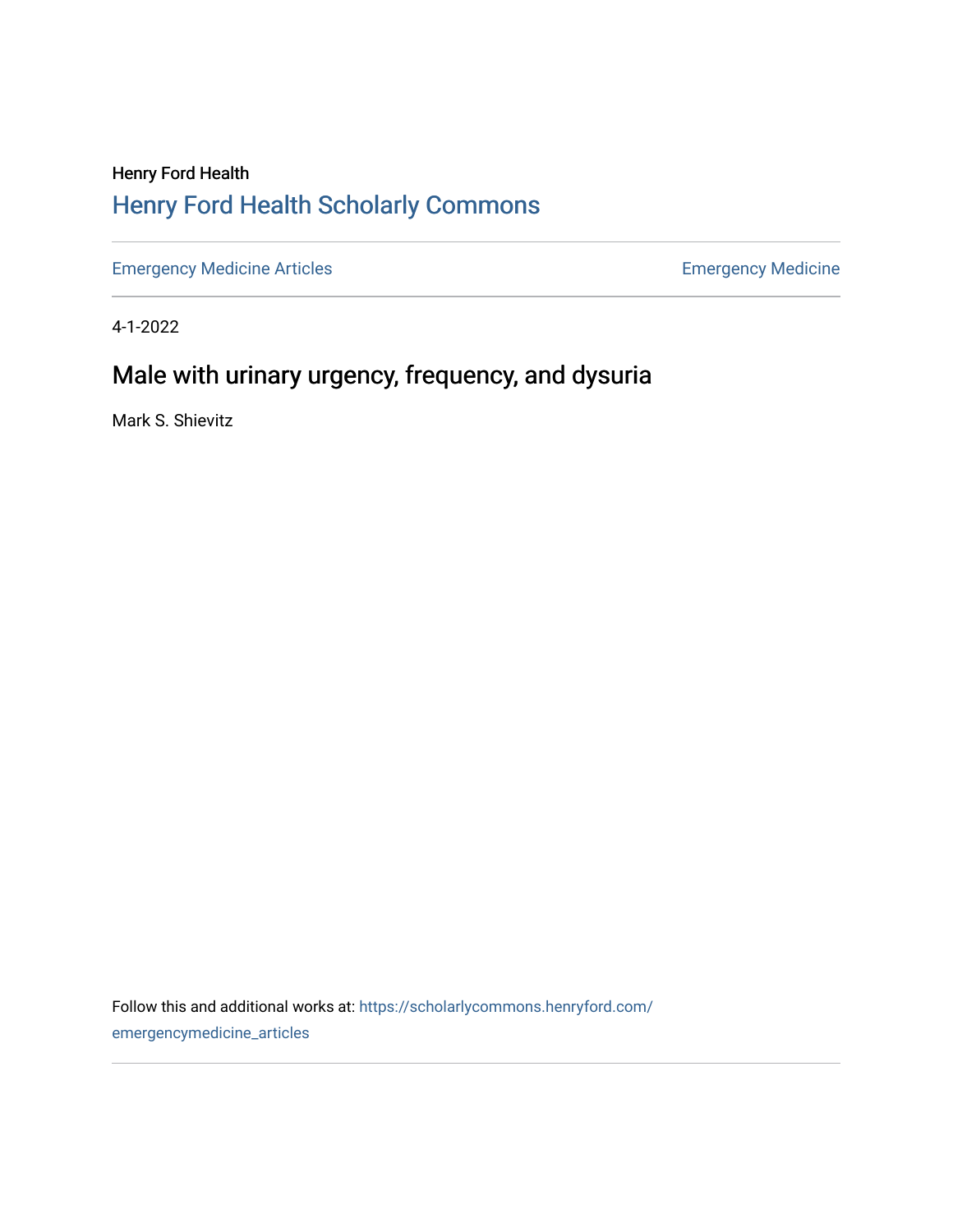<span id="page-1-0"></span>DOI: 10.1002/emp2.12696

# **IMAGES IN EMERGENCY MEDICINE**

### **Urology**

# **Male with urinary urgency, frequency, and dysuria**

# **Mark Shievitz MD**

Department of Emergency Medicine, Henry Ford Medical Center Fairlane, Dearborn, Michigan, USA

#### **Correspondence**

Mark Shievitz, MD, Department of Emergency Medicine, Henry Ford Medical Center Fairlane, Dearborn, MI, USA. Email: [mshievi1@hfhs.org](mailto:mshievi1@hfhs.org)

# **1 PRESENTATION**

A 55-year-old male with a past medical history of insulin-dependent diabetes mellitus presented to the emergency department for urinary urgency, frequency, and dysuria. He complained of passing white material intermittently with urination. He denied any systemic symptoms of infection. His blood glucose was in the 507 mg/dL without



**FIGURE 1** Transverse plane computed tomography (CT) of abdomen/pelvis



JACEP OPEN

**WILEY** 

**FIGURE 2** Coronal plane computed tomography (CT) of abdomen/pelvis

This is an open access article under the terms of the [Creative Commons Attribution-NonCommercial-NoDerivs](http://creativecommons.org/licenses/by-nc-nd/4.0/) License, which permits use and distribution in any medium, provided the original work is properly cited, the use is non-commercial and no modifications or adaptations are made. © 2022 The Authors. *JACEP Open* published by Wiley Periodicals LLC on behalf of American College of Emergency Physicians